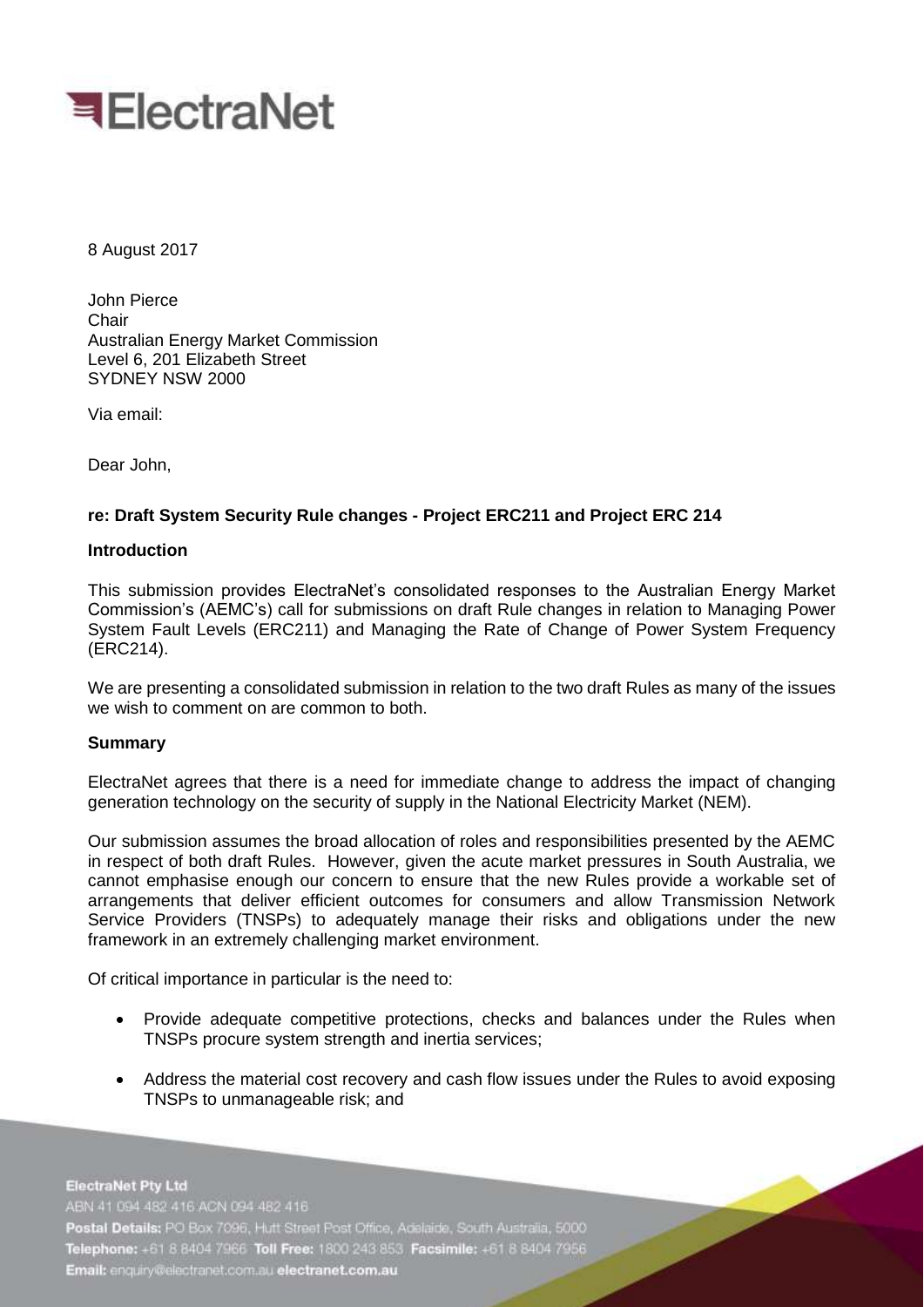Adopt adequate transition arrangements and timeframes given the required lead times involved, including the Regulatory Investment Test for Transmission (RIT-T) process (or preferably expedited economic assessment processes) with a more logical commencement date for the new services of 1 July 2019.

ElectraNet considers there are a number of material gaps in the proposed arrangements that should be addressed in particular around the requirements applying to TNSPs seeking to contract services in the short term.

Accordingly, the primary focus of our submission is on the implementation of responsibilities allocated to TNSPs, in particular the increased role of contracting. ElectraNet is also party to a submission being developed by Energy Networks Australia that will address the separate aspects of the draft Rules, including processes for the connection of new generation.

ElectraNet is also aware the detail of technical specifications to manage system strength, and therefore the services that may need to be contracted, are still evolving and are likely to require revisions from that assumed in the draft Rule for management of power system fault levels. ElectraNet is also conscious that there is some urgency to address system security matters.

However, it appears that existing measures in the Rules may be sufficiently workable to manage short term risks and allow a short delay to the time to finalise the details for the longer term. ElectraNet would therefore support a short extension to the date for the making of the final Rules to adequately address all the relevant issues.

A summary of the matters we address in the body of the submission is presented in the table below.

| <b>Issue</b>                                                                                       | <b>Managing Power System Fault levels</b>                                                                                                                                                                                                                                                           | Managing Rate of Change of Frequency<br>(RoCoF)                                                                                                                                                                                                                                       |
|----------------------------------------------------------------------------------------------------|-----------------------------------------------------------------------------------------------------------------------------------------------------------------------------------------------------------------------------------------------------------------------------------------------------|---------------------------------------------------------------------------------------------------------------------------------------------------------------------------------------------------------------------------------------------------------------------------------------|
| Technical<br>specification                                                                         | ElectraNet concurs with the emerging industry<br>technical view that Short Circuit Ratio (SCR)<br>is not the most useful metric or<br>specification with which to manage<br><b>System Strength.</b>                                                                                                 | Inertia is a satisfactory means to specify the<br>requirement.                                                                                                                                                                                                                        |
|                                                                                                    | We understand AEMO will provide detailed<br>advice in this regard broadly to express<br>requirements in terms of absolute fault levels<br>at key nodes and to rely on the 'do no harm'<br>principle embedded in existing arrangements<br>for new connections.                                       |                                                                                                                                                                                                                                                                                       |
| <b>TNSP</b> contracting<br>activities<br>Protection against<br>uncompetitive market<br>environment | Accept the primary mechanism in the future to<br>manage system strength (however specified<br>- also see Technical Specification) is for<br>TNSPs to manage via connection agreements<br>and standards.<br>ElectraNet sees flaws in the current draft<br>proposals where TNSPs would be required to | Accept that AEMO is to determine sub-region<br>inertia requirements.<br>Accept<br><b>TNSPs</b><br>to<br>source<br>response,<br>contracting where necessary.<br>ElectraNet does not accept proposed<br>arrangements in the draft Rules whereby<br>TNSPs have inadequate protections to |
|                                                                                                    | contract in the absence of sufficient<br>competitive contracting protections. Under cl<br>3.11.5 AEMO may (as now) conduct an<br>NSCAS tender process which involves<br>significant competitive protections and good<br>faith negotiation requirements.                                             | guide reasonable price outcomes and<br><b>TNSPs</b><br>leave<br>unable<br>to<br>manage<br>uncompetitive contracting situations in<br>contrast to AEMO's ability to apply NER cl<br>3.11.5, and to exercise power of direction<br>where necessary.                                     |
|                                                                                                    | ElectraNet does not accept proposed<br>arrangements in the draft Rules whereby<br>TNSPs have inadequate protections to<br>guide reasonable price outcomes and<br><b>TNSPs</b><br>unable<br>leave<br>to<br>manage<br>uncompetitive contracting situations in                                         |                                                                                                                                                                                                                                                                                       |

#### **Table 1 Summary of position on key issues in relation to each draft Rule change**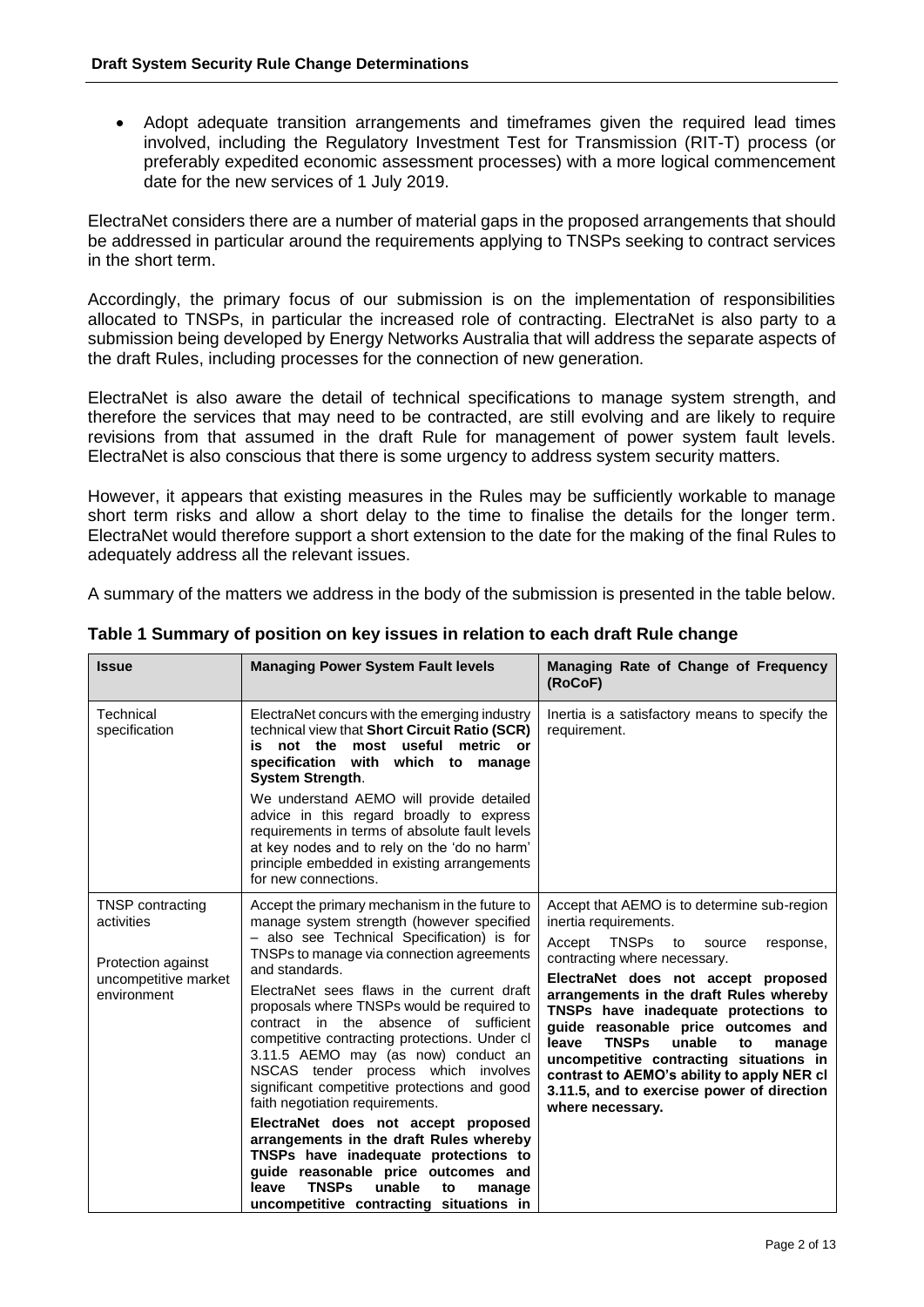| <b>Issue</b>                                                         | <b>Managing Power System Fault levels</b>                                                                                                                                                                                                                                                                                                                                                                                                                                                                                                                                                                                                                                                                   | Managing Rate of Change of Frequency<br>(RoCoF)                                                                                                                                                                                                                                                                                                                                                                                                                                                                                                                                                                                    |
|----------------------------------------------------------------------|-------------------------------------------------------------------------------------------------------------------------------------------------------------------------------------------------------------------------------------------------------------------------------------------------------------------------------------------------------------------------------------------------------------------------------------------------------------------------------------------------------------------------------------------------------------------------------------------------------------------------------------------------------------------------------------------------------------|------------------------------------------------------------------------------------------------------------------------------------------------------------------------------------------------------------------------------------------------------------------------------------------------------------------------------------------------------------------------------------------------------------------------------------------------------------------------------------------------------------------------------------------------------------------------------------------------------------------------------------|
|                                                                      | contrast to AEMO's ability to apply NER cl<br>3.11.5, and to exercise power of direction<br>where necessary.                                                                                                                                                                                                                                                                                                                                                                                                                                                                                                                                                                                                |                                                                                                                                                                                                                                                                                                                                                                                                                                                                                                                                                                                                                                    |
| TNSP cash flow                                                       | An equivalent provision to allow for the<br>cost of services to satisfy system strength<br>requirements to be recoverable through<br>network support payments is required to<br>that proposed for cl 5.20B.4 (h) in relation to<br>inertia services.<br>Where an AEMO<br>declaration<br>initiates<br>contracting for system strength services by a<br>TNSP, recovery of costs as a network support<br>arrangement is likely to be very delayed.<br>In addition, the new services are clearly not<br>anticipated by TNSPs in the network support<br>allowances in place for current regulatory<br>periods.<br>This material cash flow risk needs to be<br>addressed<br>through<br>appropriate<br>mechanisms. | The AEMC proposes new cl 5.20B.4 (h) to<br>specifically include payments for inertia<br>service in matters TNSPs can recover through<br>network support payments under Ch 6A.<br>Where<br>an<br>AEMO<br>declaration<br>initiates<br>contracting for inertia services by a TNSP,<br>recovery of costs as a network support<br>arrangement is likely to be very delayed.<br>In addition, the new services are clearly not<br>anticipated by TNSPs in the network support<br>allowances in place for current regulatory<br>periods.<br>This material cash flow risk needs to be<br>addressed<br>through<br>appropriate<br>mechanisms. |
| Clarity of<br>requirements where<br>TNSP is to contract.             | Compliance and reputational risks for service<br>delivery will rest with TNSPs, but TNSPs are<br>acting on AEMO advice.                                                                                                                                                                                                                                                                                                                                                                                                                                                                                                                                                                                     | Compliance and reputational risks for service<br>delivery will rest with TNSPs, but TNSPs are<br>acting on AEMO advice.                                                                                                                                                                                                                                                                                                                                                                                                                                                                                                            |
| Plus need for formal<br>endorsement of<br>TNSP proposed<br>responses | AEMO requirements should be definitive<br>and TNSP proposed service response<br>formally accepted by AEMO.                                                                                                                                                                                                                                                                                                                                                                                                                                                                                                                                                                                                  | AEMO requirements should be definitive<br>and TNSP proposed service response<br>formally accepted by AEMO.                                                                                                                                                                                                                                                                                                                                                                                                                                                                                                                         |
|                                                                      | Where TNSPs contract on the basis of<br>requirements determined by AEMO, AEMO<br>has an obligation to use reasonable<br>endeavours but TNSPs have an unqualified<br>obligation to meet the need.                                                                                                                                                                                                                                                                                                                                                                                                                                                                                                            | Where TNSPs contract on the basis of<br>requirements determined by AEMO, AEMO<br>has an obligation to use reasonable<br>endeavours but TNSPs have an unqualified<br>obligation to meet the need.                                                                                                                                                                                                                                                                                                                                                                                                                                   |
|                                                                      | It is highly unlikely generators will offer 100%<br>performance guarantee accordingly the<br>TNSP obligation should be expressed on a<br>reasonable endeavours basis.                                                                                                                                                                                                                                                                                                                                                                                                                                                                                                                                       | It is highly unlikely generators will offer 100%<br>performance guarantee accordingly the TNSP<br>obligation should be expressed on a<br>reasonable endeavours basis.                                                                                                                                                                                                                                                                                                                                                                                                                                                              |
| Commercial<br>Incentives for non-<br>network solutions               | The proposals do not address the existing<br>shortcomings under the Rules - i.e. there<br>remains no commercial incentive based on<br>a risk-weighted return to pursue non-network<br>solutions.                                                                                                                                                                                                                                                                                                                                                                                                                                                                                                            | The proposals do not address the existing<br>shortcomings under the Rules - i.e. there<br>remains no commercial incentive based on<br>a risk-weighted return to pursue non-network<br>solutions.                                                                                                                                                                                                                                                                                                                                                                                                                                   |
| Enablement of<br>contracted services                                 | It should be clarified that AEMO should make<br>unit commitment and<br>dispatch<br>all<br>decisions for contracted scheduled units<br>on the basis of costs advised by TNSPs.                                                                                                                                                                                                                                                                                                                                                                                                                                                                                                                               | ElectraNet does not accept draft Rule (cl 4.4.4<br>(c) whereby AEMO will select units to provide<br>services based on priority order nominated by<br>relevant TNSP. The draft Rules should be<br>amended to make it clear AEMO should<br>make all unit commitment and dispatch<br>decisions for contracted scheduled units<br>on the basis of costs advised by TNSPs.                                                                                                                                                                                                                                                              |
| Evaluation process                                                   | An equivalent and streamlined economic<br>assessment process should apply to both<br>contracting<br>and<br>network investment<br>options.                                                                                                                                                                                                                                                                                                                                                                                                                                                                                                                                                                   | An equivalent and streamlined economic<br>assessment process should apply to both<br>contracting<br>and network investment<br>options.                                                                                                                                                                                                                                                                                                                                                                                                                                                                                             |
| Implementation<br>timeframes                                         | Adequate time needs to be allowed for<br>implementation of the new framework,<br>assessment processes and delivery of<br>solutions with a more realistic start date of<br>1 July 2019.                                                                                                                                                                                                                                                                                                                                                                                                                                                                                                                      | Adequate time needs to be allowed for<br>implementation of the new framework,<br>assessment processes and delivery of<br>solutions with a more realistic start date of<br>1 July 2019.                                                                                                                                                                                                                                                                                                                                                                                                                                             |
|                                                                      | Existing processes in the Rules should be<br>relied upon in the interim.                                                                                                                                                                                                                                                                                                                                                                                                                                                                                                                                                                                                                                    | Existing processes in the Rules should be<br>relied upon in the interim.                                                                                                                                                                                                                                                                                                                                                                                                                                                                                                                                                           |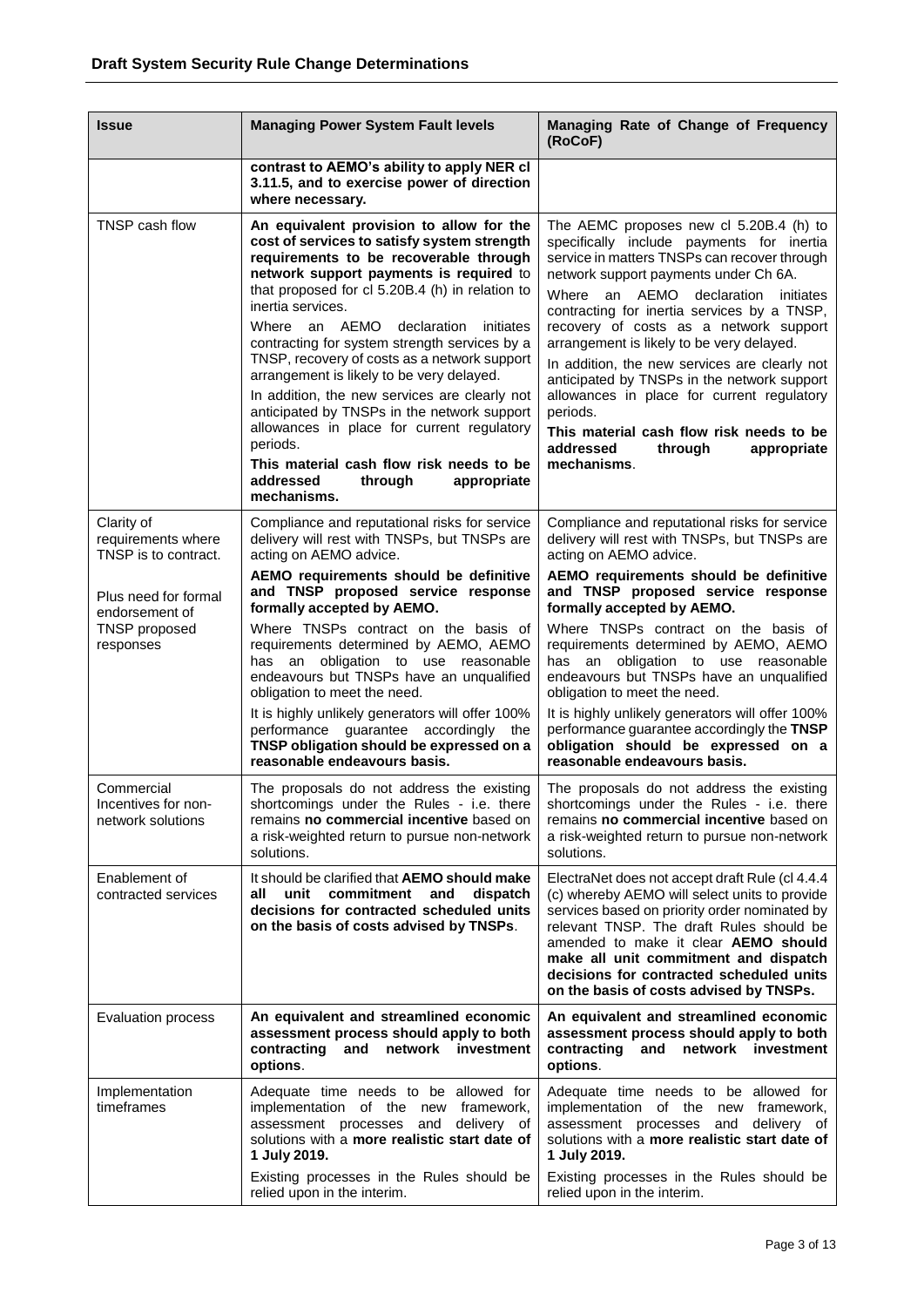The remainder of this submission addresses these issues in further detail as follows.

## **Technical specification for system strength**

As a key point of principle, requirements for system security services such as system strength and inertia should be defined and specified in a manner which is simple, transparent and able to be readily measured, delivered and monitored by the responsible parties.

ElectraNet submits that management of system strength through specification of Short Circuit Ratio (SCR) should not be continued. ElectraNet concurs with the emerging view of the Australian Energy Market Operator (AEMO) and other TNSPs that SCR at individual generator connection points is not the most appropriate metric to measure or manage system strength across the network. We are aware AEMO is actively developing a preferred view which at the time of writing was based on specification of fault level at selected nodal points in a transmission network as a more appropriate approach.

ElectraNet considers that the AEMC should continue to work closely with AEMO and the industry to settle on a preferred technical specification before enshrining a particular metric in the Rules, with the detail addressed through an AEMO guideline under the Rules. ElectraNet anticipates system strength will need to be expressed and measured through a number of metrics which broadly will:

- ensure satisfactory system operation, for example of network protection facilities and limits on propagation of voltage swings that threaten the performance of other generators; and
- satisfactory performance of individual generators and loads such that individual generators will remain stable in the presence of specified system conditions (e.g. voltage swings).

This structure is similar to the existing negotiated access regime concept where AEMO and TNSPs undertake detailed studies assessing a range of performance measures and suggests that the Rules may express the broad principles and AEMO guidelines detail the nature of studies needed but not specify a simple single pass/fail metric.

#### **Protection for competitive outcome**

The draft Rule to manage the rate of change of power system frequency (RoCoF) creates a new requirement for TNSPs to ensure a minimum level of inertia is present at all times in each of subregions within each TNSP's network as defined by AEMO. The draft Rule also creates a new class of support service – inertia network service. Inertia network services may be contracted by TNSPs if required to meet the obligation for a minimum level of inertia, although changes to connection and access arrangements will also come into play for the future as the first line of management of RoCoF.

The draft Rule to manage system strength creates a new requirement for TNSPs to maintain a level of system strength above minimum levels within each TNSP's network as defined by AEMO, expressed in terms of SCR, as discussed above. A new arrangement to establish requirements for connection will affect future SCRs which are otherwise expected to fall to levels where security would be threatened due to changing technology.

From our working level interaction with AEMO we understand that a full appreciation of the technical nature of that impact on system security, in particular in relation to the use of short circuit ratios, is still evolving  $-$  as noted above<sup>1</sup>.

<sup>-</sup>The expanded provisions relating to SCR also increase the potential for AEMO to declare an NSCAS gap under existing cl 3.11.3. Such a notification requires that TNSPs must respond within 30 days indicating whether they will respond to the gap and how.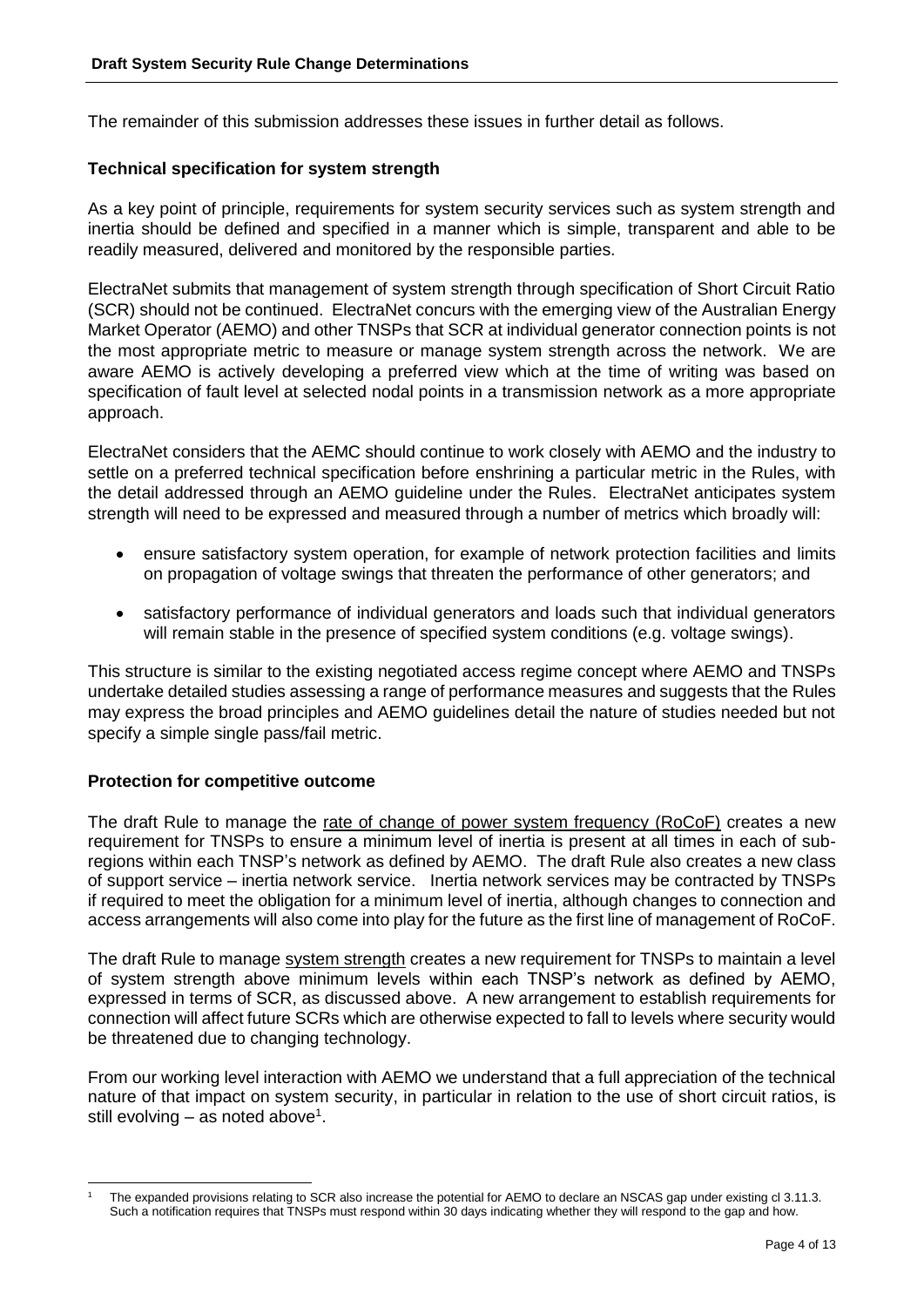Our expectation is that in the circumstances where TNSPs are expected to contract, especially when a gap has been notified by AEMO, generally there will be very few parties with whom ElectraNet can contract. We note also that the original proposal from the SA government in relation to inertia proposed extending the definition of security and therefore making AEMO accountable for the contracting stage.

Clause 3.11.5 of the National Electricity Rules (NER) includes a mechanism to protect against situations where AEMO is contracting and there is limited competition. The protection against inadequate levels of competition afforded by these NSCAS provisions was lost in moving accountability to TNSPs. Accordingly, ElectraNet considers that the draft Rules lack protection for competitive pricing and create a significant risk that costs which will be passed through to customers through network prices will not be efficient.

The protections afforded for AEMO procurement processes under Clause 3.11.5 include:

- a requirement for tenderers to negotiate in good faith;
- a competitiveness test, based on the number of conforming tenders received;
- a requirement for tenderers to negotiate in good faith to agree reasonable terms and conditions in the event a tender process is deemed not competitive, linked to specified objectives; and
- in the absence of agreement on terms and conditions within a specified timeframe, provision for the matter to be referred to an Adviser under the dispute resolution processes of the Rules.

Such arrangements are needed to safeguard outcomes for electricity consumers by providing essential protections for the TNSP in a procurement role in the event that there is a lack of competitive provision of such services within its service area. This is one of the key risks noted by the AEMC in allocating primary responsibility to TNSPs rather than reliance on a competitive market for such services.

We also note the AEMC has placed significant weight on the role of the regulatory process and oversight by AER. For example, in section 4.1.1 of the draft determination in relation to managing power system frequency, the AEMC discusses the protection afforded by the regulatory regime in which TNSPs operate.

ElectraNet notes that this regime supervises TNSPs, not tender respondents, as the NSCAS provisions applying to AEMO currently do. Although the provisions will put pressure on TNSPs in relation to the price they accept from tenderers and will oversight situations where TNSPs invest themselves, when they are contact counterparties TNSPs will often be in a sellers' market situation with only few tenders to choose from but little real-world alternative to acceptance.

In this situation TNSPs will face the risk that the AER may subsequently, with the benefit of hindsight, take a different view of whether the price paid by a TNSP was prudent. Where AEMO contracts for the same service it has recourse to the provisions of cl 3.11.5 and is not subject to similar review.

ElectraNet considers it will be facing imbalanced and unnecessary commercial risks as well as being constrained from protecting the interests of end consumers in the face of supplier market power. This is an immediate issue, noting the extremely limited number of parties currently in a position to provide these services from synchronous plant in the South Australian region.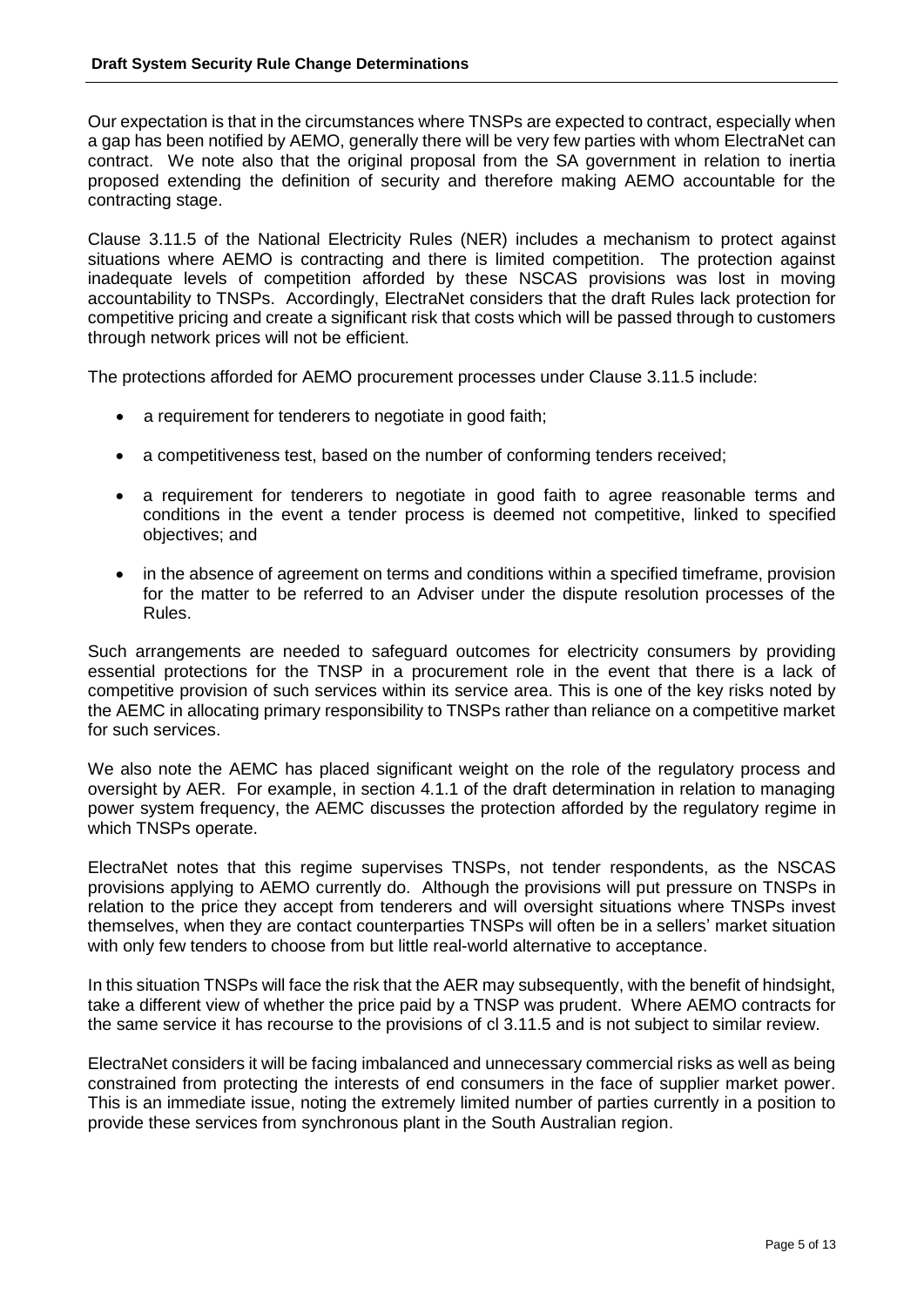Accordingly, ElectraNet considers that if TNSPs are to be allocated responsibility for tendering:

- they should be able to access protection against uncompetitive market responses, for example access to similar provisions to cl 3.11.5 as noted above;
- AEMO should clearly define a price-volume threshold for the amount of service to be acquired, based on defined criteria;
- AEMO should formally confirm that proposed provision of services/capabilities meet the need specified by AEMO; and
- the procurement role should pass back to AEMO if the threshold is exceeded in order for it to contract, or if necessary, resort to exercise its powers of intervention.

These arrangements could be assisted by including a statement of principle in the draft Rules which requires that AEMO have regard to a cost / risk trade-off in the level of services ultimately procured based on clear guiding criteria, to avoid a situation where the required quantities must be recruited at all costs, potentially exposing customers to open ended risks.

#### **Impact on energy market**

The draft determination for managing power system frequency notes that the AEMC proposes further work in relation to contracting for levels of inertia above the minimum needed to ensure system security where additional inertia may allow for increased market benefits. As a result, initial activity will focus on the minimum level of inertia.

A closely related question is dispatch of generating units contracted for inertia service (to meet minimum inertia requirements) above the minimum loading level needed to keep the units on-line which will deliver market benefit in dispatch.

We note that the draft amendments add a new sub clause 3.9.7 (c) which operates in the event of energy dispatched from plant on-line under an inertia service contract is dispatched above minimum output. In practice, this will mean that the dispatch price will be suppressed by the presence of generation at the minimum output as output up to the level of minimum generation cannot set price (under existing Rules).

However, the draft Rule implies a contracted generator may offer capacity above its minimum output and, if dispatched, potentially set price. This is likely to create significant difficulty in pricing of contracts as it will de-risk that generator's operation in the market if the unit is called on under an inertia contract which presumably will compensate it for the decision to commit but offer it the opportunity to earn additional revenue.

This situation will also be material in that AEMO has recently noted the need for a significant amount of capacity and number of units to be synchronised for system security purposes, and therefore the number of units operating at minimum output will dominate the market in South Australia. It will also displace significant amounts of wind generation at times of high wind output impacting the position of renewable resources and the renewable certificate market.

Operation of the contracts will also interact with the operation of spot markets for energy and ancillary services in that commitment of contracted generators often will need to be done in pre-dispatch timeframe.

A basic tenet of the NEM design to date is that AEMO does not instruct unit commitment, only dispatch. Any decisions about unit commitment for inertia or system strength will unavoidably interact with rebidding activity by market participants in the predispatch timeframe which is where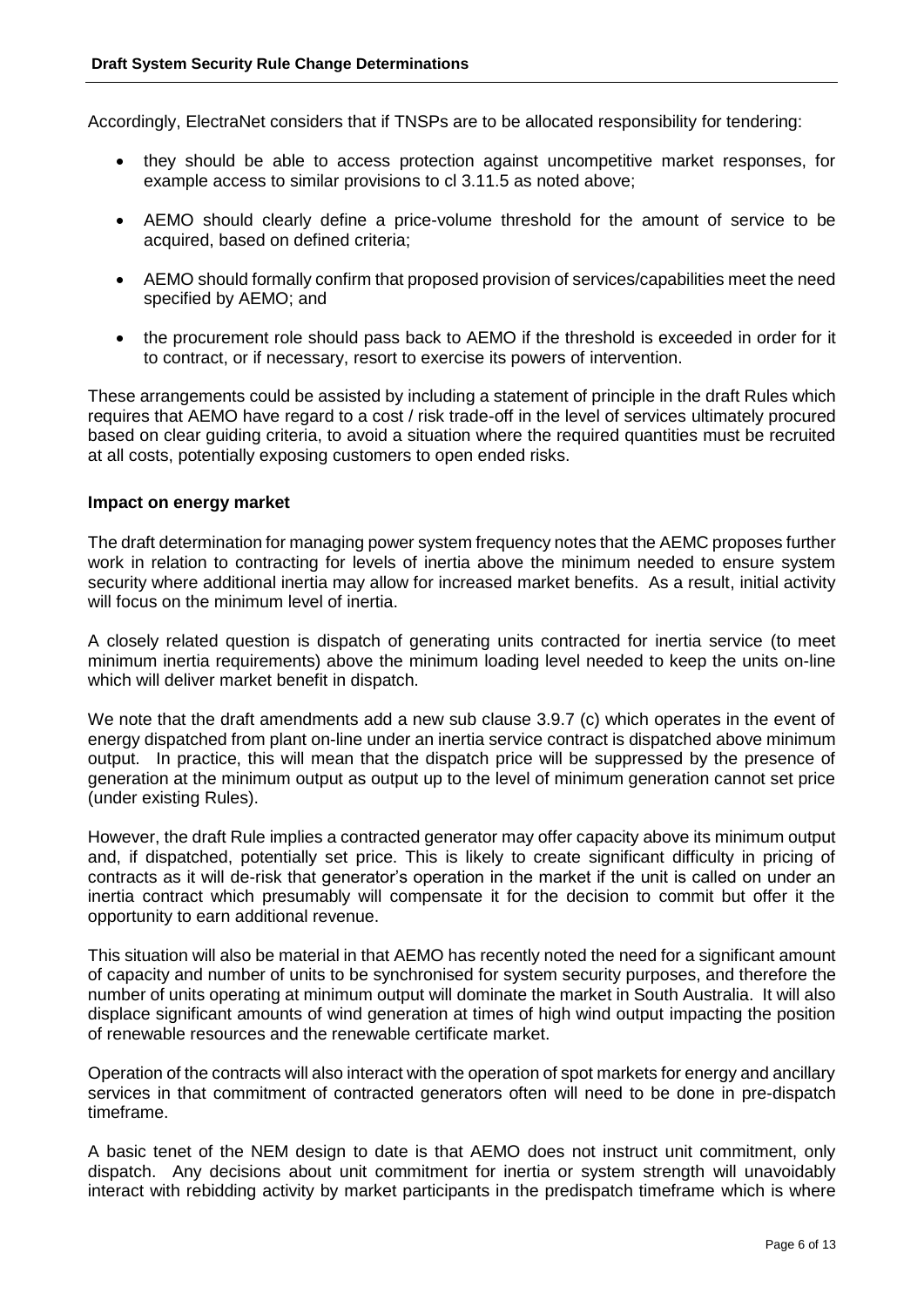NEM participants achieve price discovery and the opportunity to amend or adjust unit commitment.

Neither AEMO nor TNSPs will know if there is a need for it to call for the commitment of a generator under contract until predispatch has been reviewed based on commitment intentions of market participants. If after reviewing the predispatch it is determined there is a need for additional unit commitment this would be included in a subsequent predispatch with the unit operating at minimum stable load which generally will result in a reduction in forecast market price.

This reduction may then prompt another generator to reduce its commitment on (valid) commercial grounds, leading to a further round of rebidding. Although rebidding to settle unit commitment is a normal part of the NEM, AEMO or a TNSP will be active participants in this process under amended Rules, in conflict with the underlying principle of neutrality.

An important question for operation of the energy market is therefore whether AEMO or TNSPs are best equipped to make the decision about unit commitment. There may be no alternative to making this decision where additional unit commitment is needed to ensure security, but it is a recent development and not foreseen in development of the associated market Rules.

We note proposed cl 4.4.4 (c) instructs AEMO to deploy contracted inertia service providers in the priority order specified by TNSP to the extent reasonably practicable. ElectraNet considers this is inappropriate as it requires TNSPs to make advance (blind) decisions about the order of commitment. The decision about priority of use is an economic choice that can only be made economically with knowledge of the circumstances of the day and should be made by AEMO. TNSPs should provide AEMO with all relevant information about costs, quantities and relevant service parameters, but the decisions about unit commitment and dispatch should be for AEMO.

ElectraNet appreciates that the proposed arrangement for TNSPs to nominate a priority order means TNSPs have some control over the use of the assets they have contracted and will pay for. However, to fully exercise this control TNSPs would need to be actively engaged in the day to day pre-dispatch process and have the ability to amend the priority order in that time frame.

An arrangement of this form implies TNSPs are to have a stake in the commercial outcomes of the energy and ancillary service markets alongside active market participants. ElectraNet submits TNSPs should not be expected to play this role, which is a fundamental departure from the key design principles of the wholesale market.

ElectraNet considers that, while it is appropriate for TNSPs to undertake the contracting role and in the longer term optimise connections in order to facilitate the capability to manage system security, the existing boundary between planning and operation should be maintained.

That boundary sees TNSPs acquire the services provided by assets (in their own right or under contract) by forecasting future dispatch and patterns of customer load but that real time operation of those assets should remain with AEMO on the basis of sufficient information for AEMO to integrate operation with the energy and ancillary service markets. To do otherwise risks incurring higher costs across the sum of TNSP, energy market and ancillary service markets to the detriment of consumers.

Irrespective of whether TNSPs influence unit commitment and dispatch through a priority order or provide AEMO with all necessary information to allow AEMO to make all operational decisions, TNSPs costs for contracts (for amounts AEMO has determined) should be fully recompensed, and there should be no opportunity for these costs to be revisited and reviewed by the AER.

To address these issues, ElectraNet considers it should be clarified that full responsibility for the operationalisation of the inertia and system strength services required to be delivered by the relevant TNSP should rightly rest with AEMO as the market operator, including: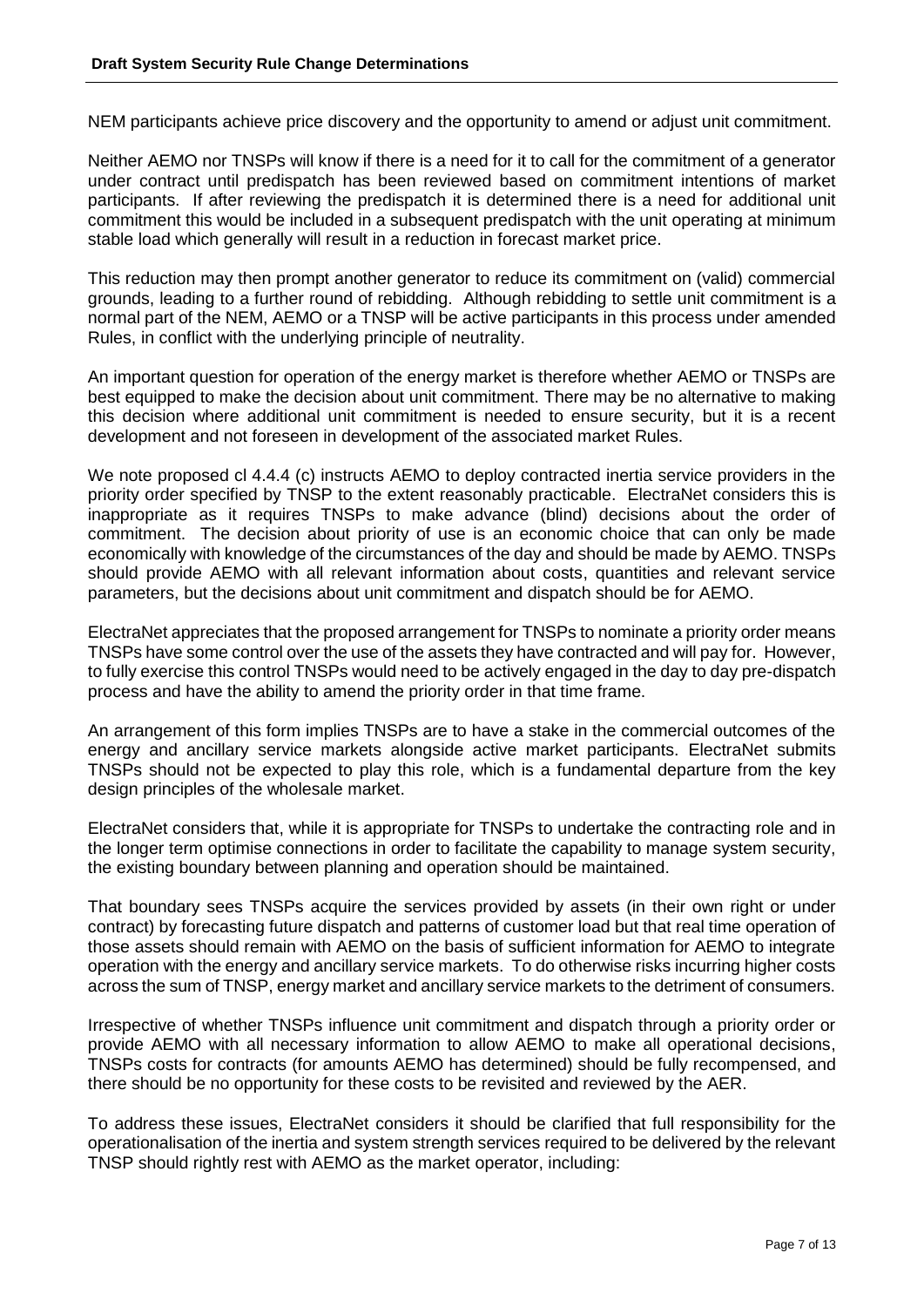- commitment of generation units with the relevant lead times to deliver the required system strength and inertia services;
- dispatch of the required quantities of the system strength and inertia services;
- management of system strength and inertia services balanced against impacts on the energy and ancillary service markets, recognising the relevant trade-offs between each; and
- management of the associated constraints to ensure secure and stable power system operation.

These clarifications are complementary to existing roles, should be relatively straightforward to achieve, and are consistent with the intent of the overall framework proposed.

# **TNSP governance and accountability**

The draft Rules create regulatory, commercial and reputational risks for TNSPs in a manner that unnecessarily exposes TNSPs and ultimately transmission customers. The Rules need to more clearly define the roles and responsibilities of AEMO vis a vis TNSPs and hold TNSPs accountable to no more than the standard required of AEMO.

The draft Rule to manage rate of change of power system frequency introduces a significant reduction in independence of TNSPs relative to AEMO. This change creates regulatory, commercial and reputational risk for TNSPs and occurs because TNSPs will be responding to AEMO analyses of the need for inertia within sub regions and for system strength remediation.

This situation is in contrast to other areas of the Rules where TNSPs must undertake assessments of their network and meet performance standards specified in the NER or where AEMO and TNSPs collaborate and reach agreement as part of access arrangements. In this regard, provisions for NSCAS Gap notices and existing last resort planning powers for network augmentation that are available to AEMO are back-stops to normal processes. However, the draft Rule introduces AEMO notifications as part of normal processes. In this sense TNSPs will be required to act as the implementers of AEMO analyses.

The requirements for AEMO to determine sub region boundaries and whether a shortfall of inertia will occur requires that it make assessments based on its reasonable opinion in a number of respects – see proposed amendments to cl 5.20B of the NER.

Put another way, AEMO will be asked to make trade-offs about the risk that there will be inadequate inertia to avoid widespread shutdown. Presumably the aim is for the outcome to be a low probability of circumstances where inertia falls short of the minimum needed to ensure a sub region (in practice a sub region may in fact be an entire region or state) avoids widespread shutdown or system black. That is, the new requirements aim to reduce, but not remove, the probability of widespread interruption of supply.

In this respect, we note the principles for determining sub regions (discussed in section 3.4 of the draft determination) set the minimum level of inertia as the amount needed to ensure security which is a similar approach to how the amount of Frequency Control Ancillary Services are determined. However, the guidelines relating to the definition of sub regions are broad. This means AEMO will need to exercise judgement about how it chooses the boundaries and hence the level of risk for different parts of the network.

TNSPs are to be the contracting agent for the location and for the amount determined by AEMO. TNSPs are therefore being asked to bear considerable responsibility and risk, with an expectation the contracts they enter into are prudent and responsible both commercially and technically.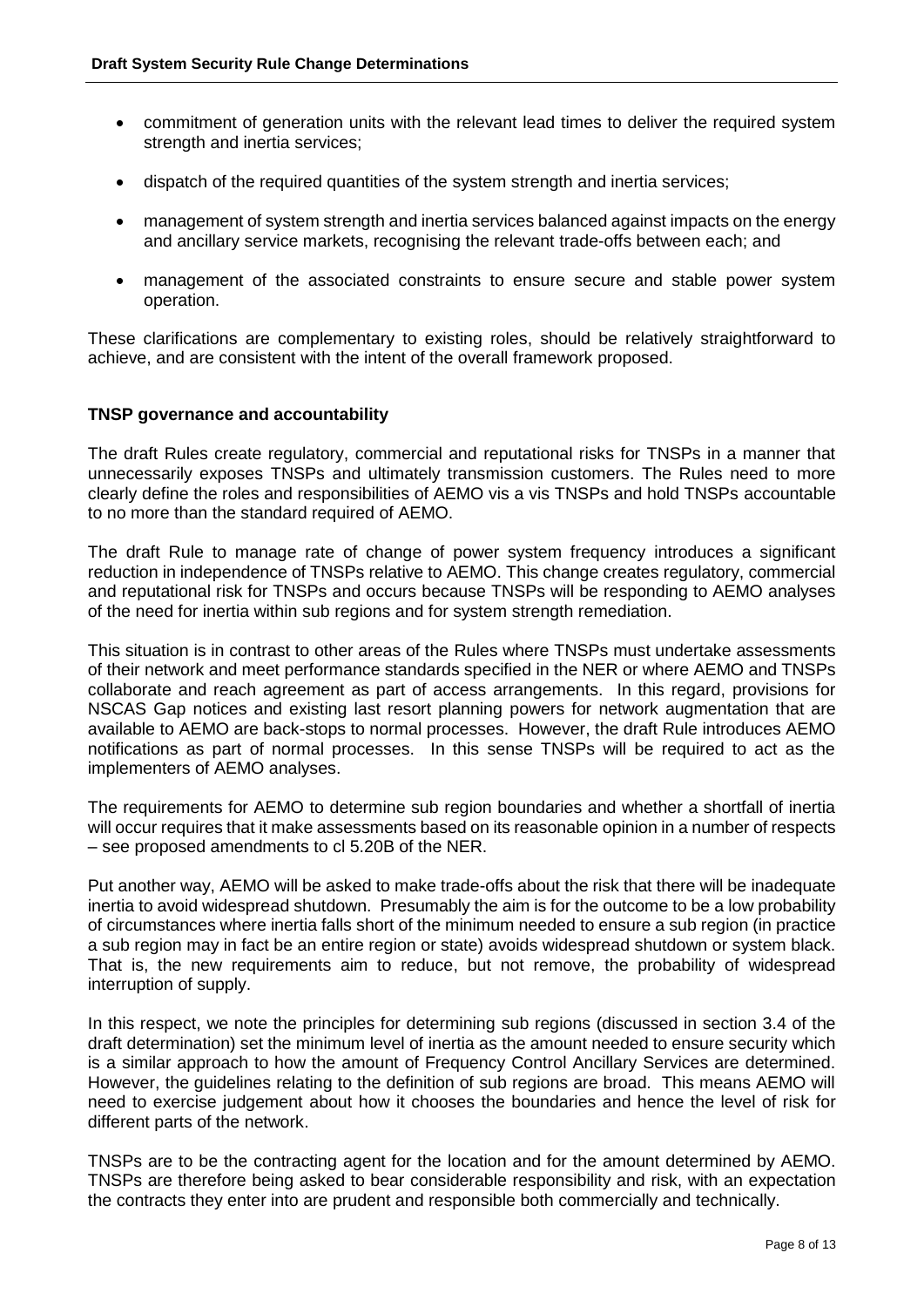This situation also exposes TNSPs to a compliance risk they cannot readily manage in the event any contracted parties fail to perform and this is associated with a wide-spread interruption. The question will be whether TNSP's contracted amounts were sufficient or adequately specified performance requirements.

In particular cl 5.20B.3 requires AEMO to use reasonable endeavours to identify the levels of inertia service need but cl 5.20B.4 mandates TNSPs to provide that level without qualification. It is unrealistic to expect TNSPs will be able to contract with a guarantee of performance of contracted generators – as generators will simply not enter a contract with a guarantee of this nature.

Accordingly, to avoid creating unlimited and unmanageable obligations, ElectraNet considers that the obligation in draft cl 5.20B.4 should be amended to require TNSPs to use reasonable endeavours in delivering the service, in conjunction with a specific requirement for AEMO acceptance that the response proposed by TNSPs is seen by AEMO as a full and sufficient response to the service obligation it has determined, as discussed above.

In summary, it is in the interests of delivering the most efficient outcomes for consumers, TNSPs and the market as a whole that where TNSPs are responding to AEMO's identification of need that:

- AEMO's statement of quantity of need must be clear, definitive and specific and determined in consultation with the affected TNSP;
- TNSPs should be required to exercise reasonable endeavors in delivering the required service quantities (consistent with the nature of the obligations of AEMO); and
- AEMO should be required to formally agree that a TNSP's proposed response will meet the need determined by AEMO (as discussed above).

As separately discussed above, these obligations would operate within a framework of clear competitive protections under the Rules and a provision to revert to AEMO procurement and / or direction as a fall-back option if a viable commercial outcome cannot be achieved.

#### **Cash flow risks**

The determination to manage the rate of change of frequency adds the inertia service to the list of matters TNSPs may include in recovery of network support payments under chapter 6A (draft cl 5.20B.4). However, there appears to be no equivalent for system strength services. ElectraNet considers that contracts relating to system strength should be treated similarly for cost recovery purposes, which should be addressed in the drafting.

In terms of timing, recovery of service payments as network support costs operates under the Rules with a significant delay (effectively 2 years) exposing the TNSP to significant cash flow risk during this period. This is particularly the case where no specific network support allowance is in place for these new services under existing Revenue Determinations, and the specifics of the necessary commercial details at this point in time are inherently uncertain.

By way of illustration, ElectraNet currently has in place a network support arrangement with a single local generator to provide reliability support at the Port Lincoln connection point through back up supply for a peak demand of approximately 35 MW, at an annual cost of approximately \$9m. Given that an inertia shortfall requirement if declared by AEMO under the draft Rule would require ElectraNet to secure the full inertia requirement in South Australia, likely involving multiple generating units, it would be expected that the annual cost could be several multiples of this figure. An equivalent situation applies to any declared shortfall of system strength services.

This risk needs to be addressed through an appropriate mechanism. This could include for example,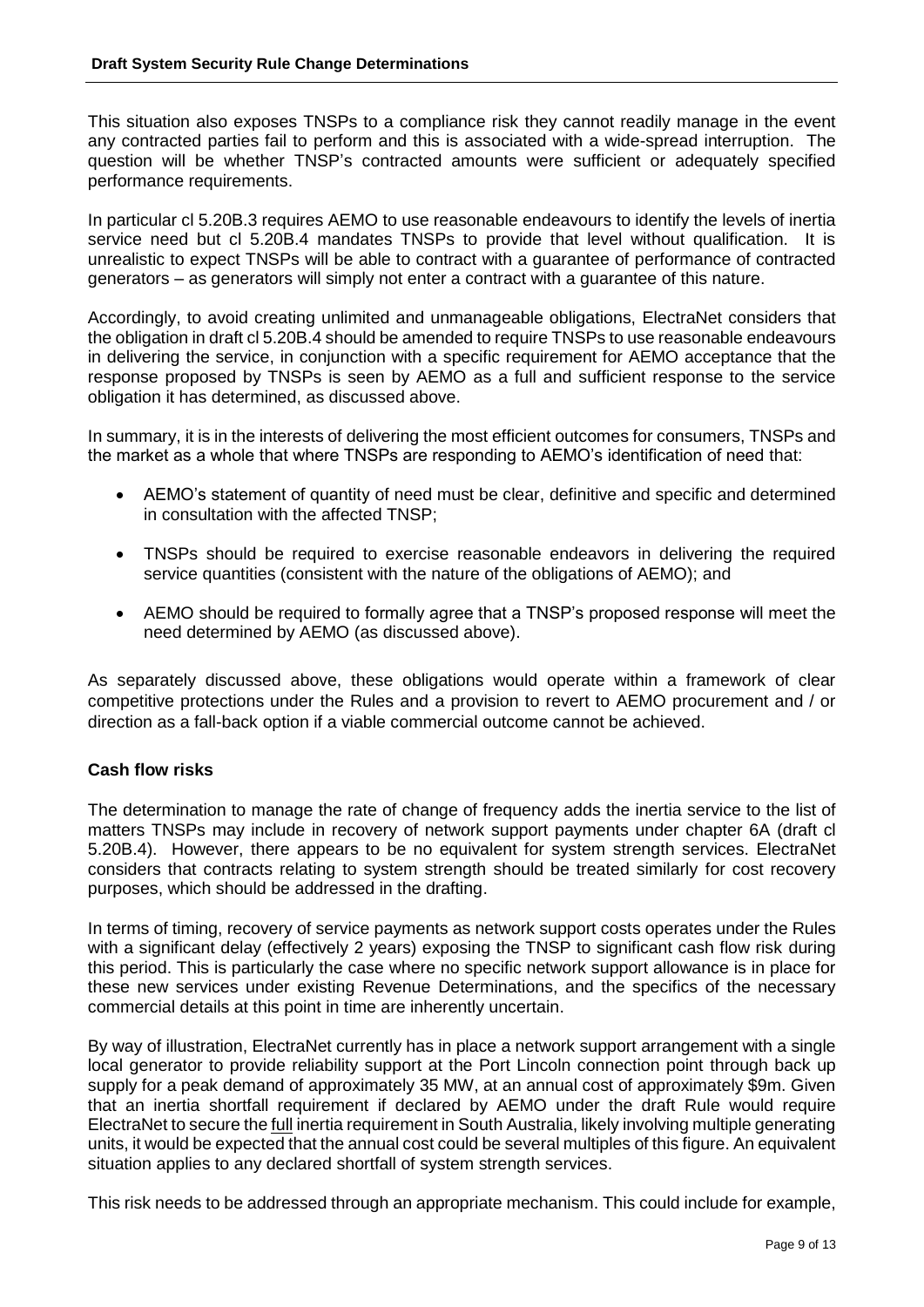a transitional provision allowing forecast costs to be passed through on a prospective basis, for example linked to one of the existing cost pass through provisions under the Rules for TNSPs (covering service standard events and regulatory change events).

This cash flow risk exists not only in the short term, but also for contracting activity in the future where TNSPs are to act in response to an unanticipated need identified by AEMO.

While the extent of this risk may be moderated to an extent by the measures discussed above (including competitive protections for TNSPs in contracting, requiring AEMO to 'close the loop' by affirming TNSPs have met the need identified by AEMO and provision for procurement processes to revert to AEMO if non-competitive) even with all such protections in place a material increase in risk remains.

TNSPs should be entitled to full and timely pass through of those costs to be efficiently incurred in meeting the new service obligations, consistent with the revenue and pricing principles under the National Electricity Law. To this end, it is submitted that:

- The AEMC should confirm that contract service payments for both system strength and inertia should fully qualify for cost recovery as network support pass through;
- The material cash flow risks of unfunded network support payments for up to 2 years at a time should be addressed through appropriate mechanisms, such as the provision to seek pass through of forecast costs (for example linked to one of the existing cost pass through provisions under the Rules) or other appropriate revenue and pricing adjustment.

# **Incentives**

ElectraNet has consistently stated that the current regulatory framework provides no positive incentive for TNSPs to procure non-network solutions which deliver no commercial upside and bring considerable potential downside (through cost recovery risk, cash flow risk, contractual risk and compliance risk). The lack of a risk weighted return for delivery of such services as an operating expenditure cost pass through and management of the associated risks is unchanged by the draft Rules.

It is submitted more broadly that the AEMC should develop and progress prudent and timely reforms to the economic regulatory framework to address this existing and rapidly growing issue, noting the AEMC's intention to review financial incentives for network businesses. 2

# **Timeframes**

#### *Response to service shortfalls*

The draft Rule for managing RoCoF provides for AEMO to notify of a shortfall to be addressed in no less than 12 months in the future. ElectraNet appreciates that it will be important for a timely response but notes that in the event AEMO specifies the minimum 12 month response time this will bias the response to third party contracts away from TNSP capital investment even when this option may be the most efficient outcome. This will occur as third-party contract costs are to be recoverable as "inertia support payments" that will not be subject to the RIT-T, but capex expenditure by TNSPs must be subject to a RIT-T under the draft Rule.

This situation risks inefficient outcomes as the procedures for conducting a RIT-T are lengthy and it

<sup>-</sup><sup>2</sup> This review is expected to examine the relative incentives between capital and operating expenditure, particularly those which influence network services providers to pursue network versus non-network solutions, as noted in the AEMC Annual Monitoring of Electricity Network Regulation report, 18 July 2017.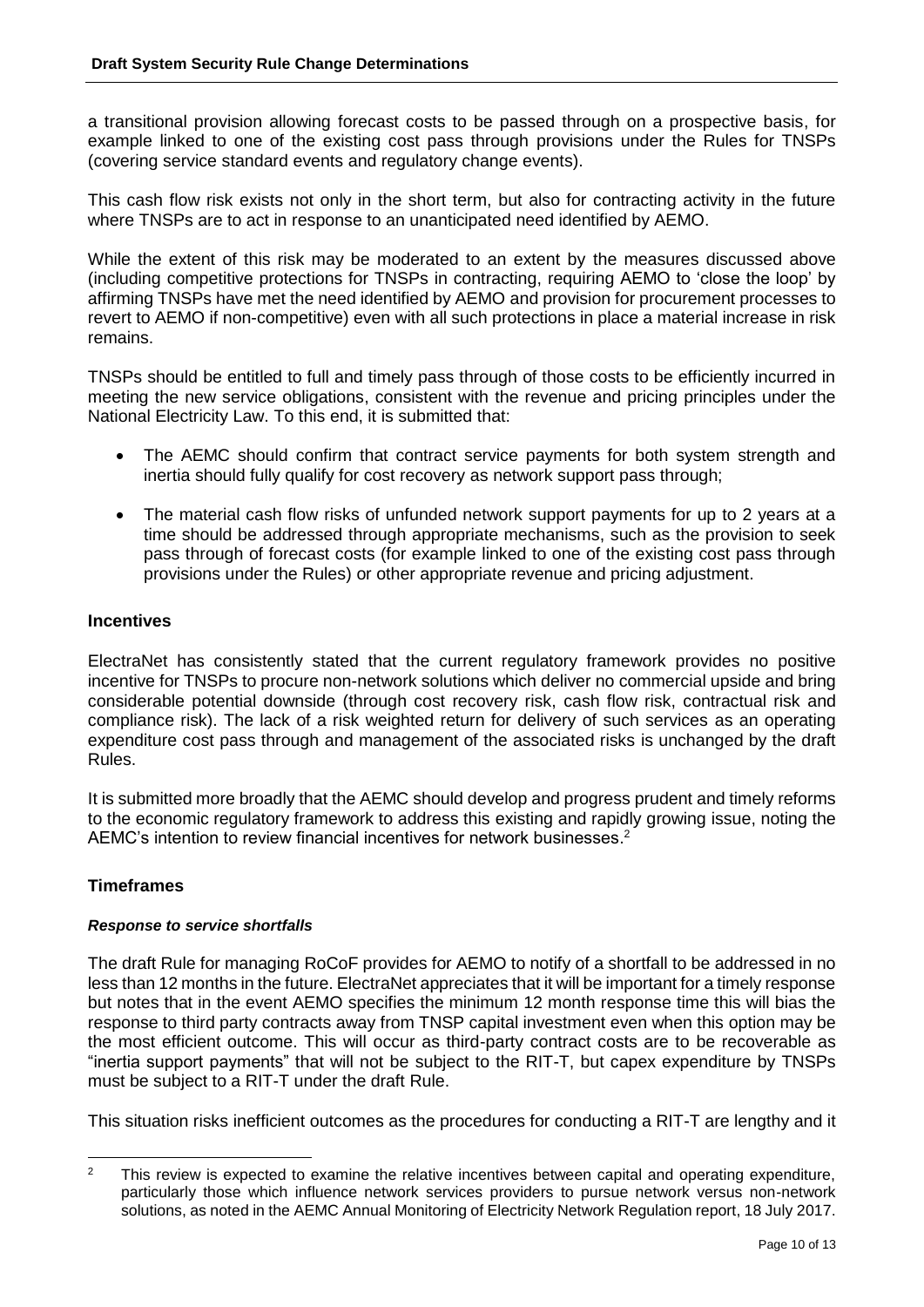is unlikely a RIT-T (and subsequent dispute processes) could be completed in 12 months, much less the associated asset constructed. The situation prejudices technology neutrality and also risks higher costs being passed through to consumers if it has the effect of deferring any network investment solution that may be more efficient by at least 12 months relative to contracting solutions.

ElectraNet considers that each alternative should be subjected to a similar level of economic evaluation in the delivery of both inertia and system strength services to support consistency, transparency and efficiency. ElectraNet also recognises the need for timely responses to system security needs, and agrees with the need for a streamlined economic assessment path, which may not be possible under a full RIT-T process.

These challenges could be addressed by:

- requiring an equivalent economic assessment process to be undertaken for both contracting solutions and network investment solutions for inertia and system strength services;
- exempting system strength and inertia requirements from the application of the full RIT-T process<sup>3</sup>, or alternatively reducing the steps for a RIT-T in response to an AEMO statement of need or declared gap so that it is practically achievable within 12 months; and
- in the case of an inertia requirement, lengthening the minimum time for a response to a notice from AEMO to allow for the most efficient solution to be delivered following completion of the appropriate economic assessment process.

Care also needs to be taken to strike the correct balance between allowing flexibility for AEMO to respond to changing circumstances, and the need for ongoing requirements to be sufficiently stable to enable more efficient longer-term solutions to be developed and implemented.

More broadly, the commencement dates for the new obligations proposed need to align with implementation timeframes that are achievable and deliverable.

This includes allowing sufficient time for the development of relevant guidelines, modelling and analysis to specify detailed requirements and identify any shortfalls, appropriate and measured economic assessment processes as outlined above, and sufficient lead times for required procurement and / or project delivery processes to implement the identified solution.

This suggests that a delivery date of 1 July 2018 is unlikely to be achievable under the proposed Rules, and a more realistic and achievable date would be 1 July 2019.

As noted above, existing arrangements under the current Rules for the identification and procurement of NSCAS services provides a transitional solution in the interim. For the avoidance of doubt, the drafting of the proposed Rules could be carefully reviewed to ensure this is the case in relation to the inertia and system strength requirements.

#### *Rule change timetable*

There are two reasons for urgency in progressing Rule changes for system security:

- to ensure inertia and system strength in the short term, which in practice can only come from existing facilities; and
- to equip NSPs to respond to current applicants for connection.

 $\overline{3}$ <sup>3</sup> One option would be to expand the definition of 'urgent and unforeseen' requirements for the purposes of the RIT-T to include system strength or inertia shortfalls declared by AEMO, and / or to extend the current timeframe for such exemption from 6 months to 12 months, given that 12 months this is the minimum practical timeframe for application of the RIT-T in any event.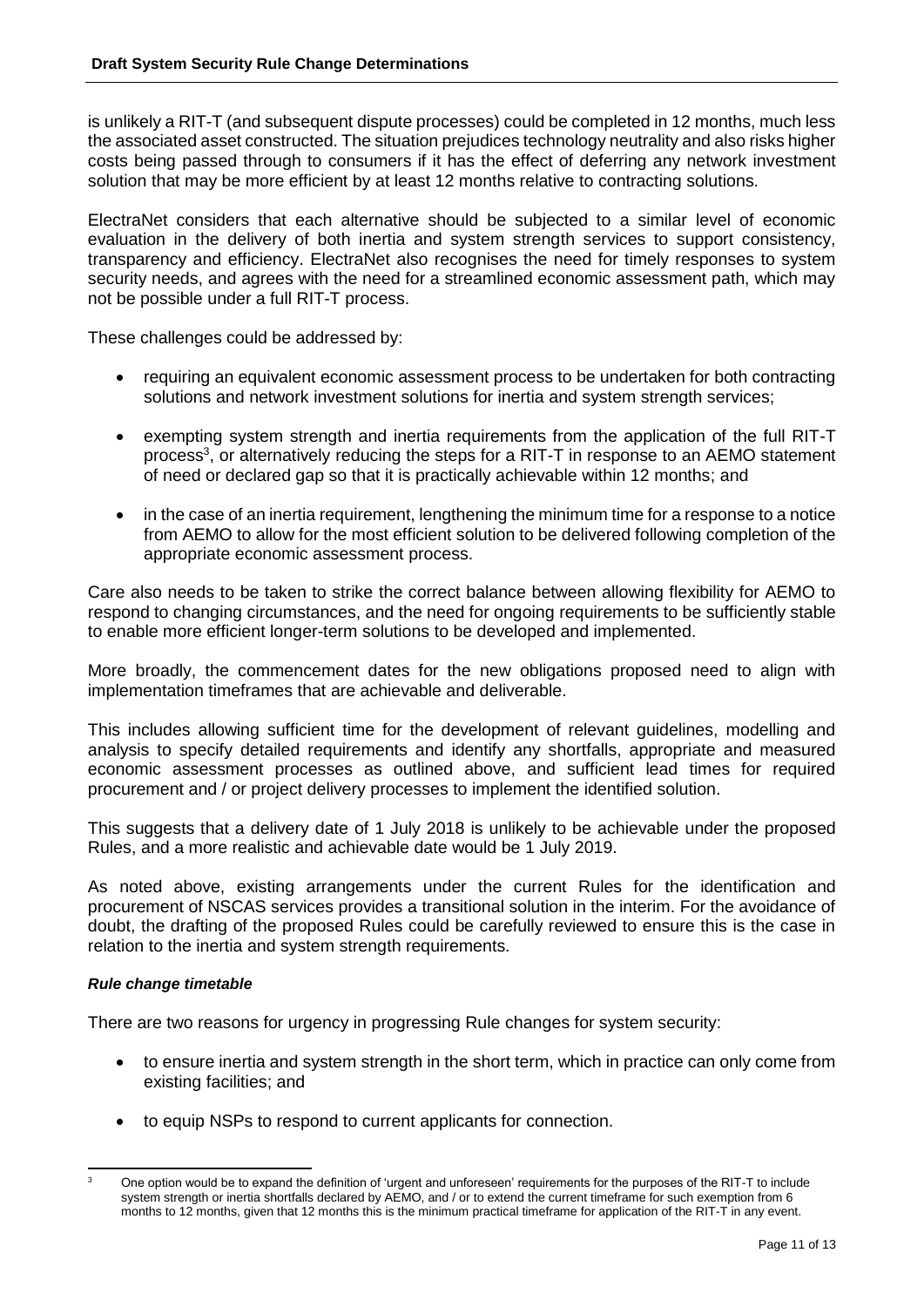ElectraNet considers that existing mechanisms such as NSCAS contracting by AEMO and operating constraints are capable of handling the immediate risks, but work to date is demonstrating that robust longer-term solutions will need more time than is currently available.

As noted above, ElectraNet would therefore support deferring the timeframe for making these major Rule changes to allow sufficient time for the technical, commercial and regulatory implications noted in this submission to be adequately addressed.

## **Roles & responsibility model**

Table 2 summarises ElectraNet's view on the most effective allocation of responsibilities for managing System Security and Rate of Change of Frequency compared with the current proposals reflected in the draft determinations (with key points of difference in **bold**).

**Table 2 Preferred approach to the implementation of inertia and system strength services**

| <b>Key Roles</b>                                | <b>AEMO</b>                                                                                                                                                                                                                                                                                                   | <b>TNSP</b>                                                                                                                                                                                                                                                                                                                                                                                  |
|-------------------------------------------------|---------------------------------------------------------------------------------------------------------------------------------------------------------------------------------------------------------------------------------------------------------------------------------------------------------------|----------------------------------------------------------------------------------------------------------------------------------------------------------------------------------------------------------------------------------------------------------------------------------------------------------------------------------------------------------------------------------------------|
| Identifying the<br>need                         | Adequacy of system strength for power system<br>stability - wholly AEMO responsibility (in<br>consultation with TNSP) to identify and specify<br>in detail Including potential sub region islands<br>Inertia - wholly AEMO responsibility (in<br>consultation with TNSP) to identify and specify<br>in detail | Voltage control (status quo)<br>Protection equipment operation (status quo)                                                                                                                                                                                                                                                                                                                  |
| Investment<br>Decision Making<br>& Delivery     | AEMO to approve the final solution to be<br>delivered by the TNSP, including quantities<br>and pricing.<br>Clear criteria and process for TNSP<br>procurement process to revert to AEMO<br>tendering process and / or direction in the<br>event of non-competitive outcomes under<br>defined criteria.        | TNSP responsible for delivery based on system<br>strength and inertia requirements specified by<br>AEMO, including:<br>Options analysis<br>$\bullet$<br>Procurement of solution (including<br>$\bullet$<br>contracting, where required)<br>Funding of solution<br>$\bullet$<br>Full contracting protections and processes<br>to apply to TNSPs as currently applied to<br>AEMO (NER 3.11.5). |
| Operation                                       | Operationalisation of system strength and<br>inertia services to rest wholly with AEMO,<br>including:<br>Dispatch<br>$\bullet$<br>Unit commitment<br>$\bullet$<br>Co-optimisation<br>$\bullet$<br>Management of associated constraints<br>$\bullet$                                                           | Comply with system security instructions from<br>AFMO.                                                                                                                                                                                                                                                                                                                                       |
| Incentives                                      | Status quo.                                                                                                                                                                                                                                                                                                   | Positive commercial incentives to be<br>considered more broadly for TNSPs<br>commensurate with the risk involved in<br>delivery of non-network services.                                                                                                                                                                                                                                     |
| Service<br>Specification &<br><b>Timeframes</b> | System strength needs to be differently<br>defined under AEMO guideline - remove<br><b>SCR connection point requirements.</b><br>Inertia requirements specified under AEMO<br>guideline.                                                                                                                      | Minimum AEMO change period for inertia<br>requirements to be extended beyond 12<br>months to enable completion of RIT-T (or<br>streamlined equivalent) processes.<br>Transition timeframes for both services to<br>be extended to enable completion of RIT-T<br>(or streamlined equivalent) processes.                                                                                       |
| Cost recovery                                   | Status quo.                                                                                                                                                                                                                                                                                                   | Clear arrangements for recovery of system<br>strength services as network support<br>payments and mechanism to address cash<br>flow risk of delayed cost recovery.                                                                                                                                                                                                                           |